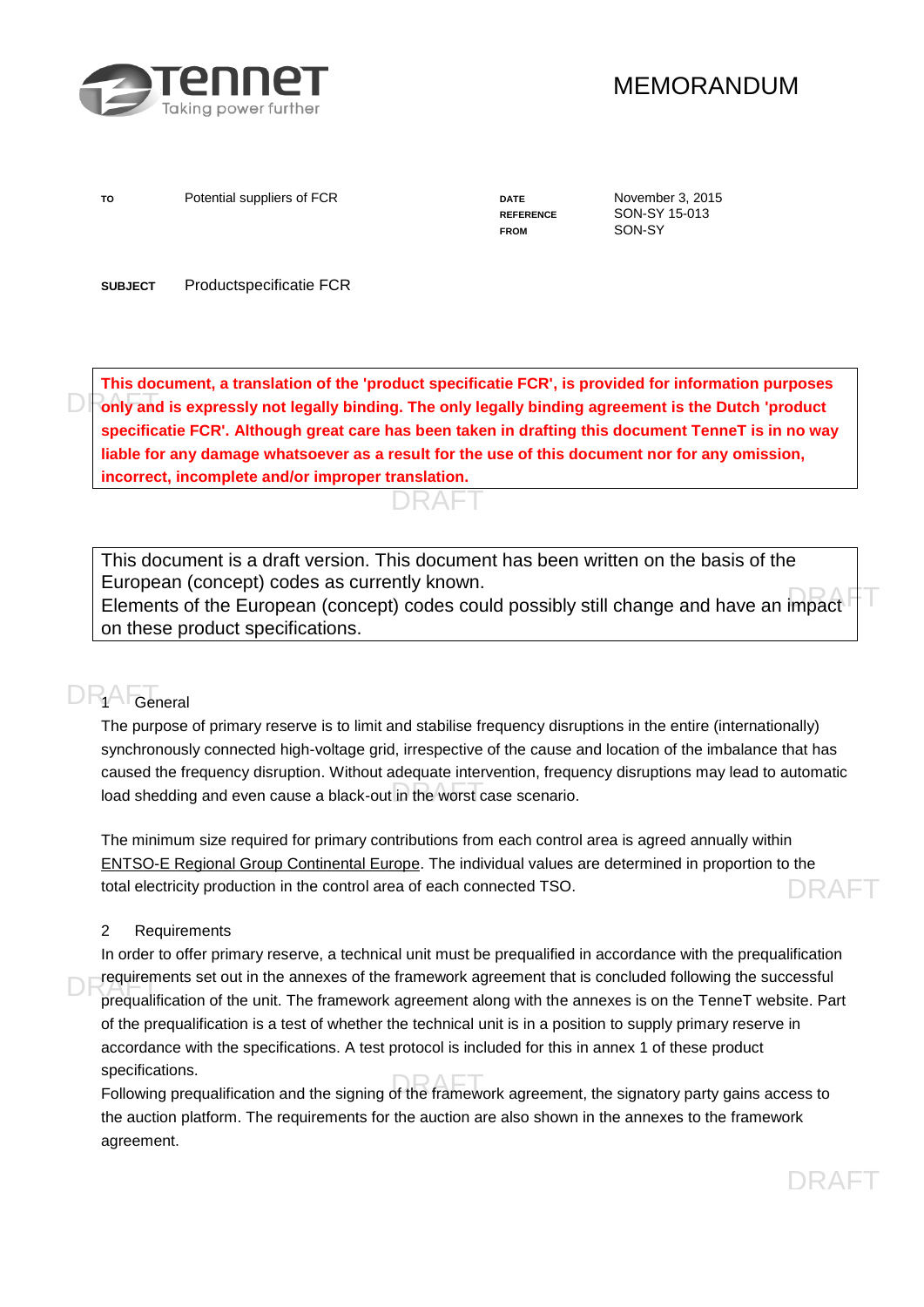

**PAGE** 2 of 7

TenneT TSO B.V. **DATE** November 3, 2015 **REFERENCE** SON-SY 15-013

DRAFT

meet have been drawn up: Ensuing from the European Codes, and in particular the 'Network Code on Load Frequency Control & Reserves' (NC LFCR) and the Dutch System Code, specifications that the primary reserve product must

| Minimum Bidsize                                               | 1 MW (upward and downward)                              |       |
|---------------------------------------------------------------|---------------------------------------------------------|-------|
| Accuracy of the frequency measurement of<br>frequency control | 10 mHz or better                                        |       |
| Insensitivity range of the frequency control                  | Max $10 \text{ mHz}$                                    |       |
| <b>FCR Full Activation Time</b>                               | 30 s for the complete bid                               |       |
| Full Activation Frequency Deviation.                          | $+200$ mHz                                              | DRAFT |
| Real-time operating measurement of power                      | In MW with a resolution of no more than 4-10<br>seconds |       |

DRAFT<br>A technical unit or pool where the energy supply is not limited must supply primary reserve for as long as the deviation in frequency persists.

A supplier has the nght to combine the measurement data or units, under condition that the maximum power<br>of the combined units is lower than 1.5 MW and an objective check on the activation of the primary reaction A supplier has the right to combine the measurement data of units, under condition that the maximum power is possible.

#### 3 Target frequency

DRAFT **Correctly and to limit his imbalance.** A supplier with a contract/permit for primary reserve must, for a 24-hour period with a different target frequency, determine a setpoint correction on the basis of the contractual commitment. A correction is preferably applied to each unit with an allocation. If a correction to the unit is not possible in practice, the supplier must include the correction in his central energy/power regulation in order to support the frequency

Example: a contractual commitment of 30 MW (at 200 mHz) requires a correction to the setpoints of -1.5 MW at 49.99 Hz or +1.5 MW at 50.01 Hz target frequency.

# DRAFT

#### 4 Limited sources

The requirements for supplying the primary reserve for limited<sup>1</sup> and unlimited<sup>2</sup> sources are the same with a single exception. Specific requirements for limited sources are discussed below.

The specific requirements are based on the draft version of the European Network Code LFC&R.

1 Batteries, Flywheels, Water reservoirs etc.

<sup>2</sup>Conventional units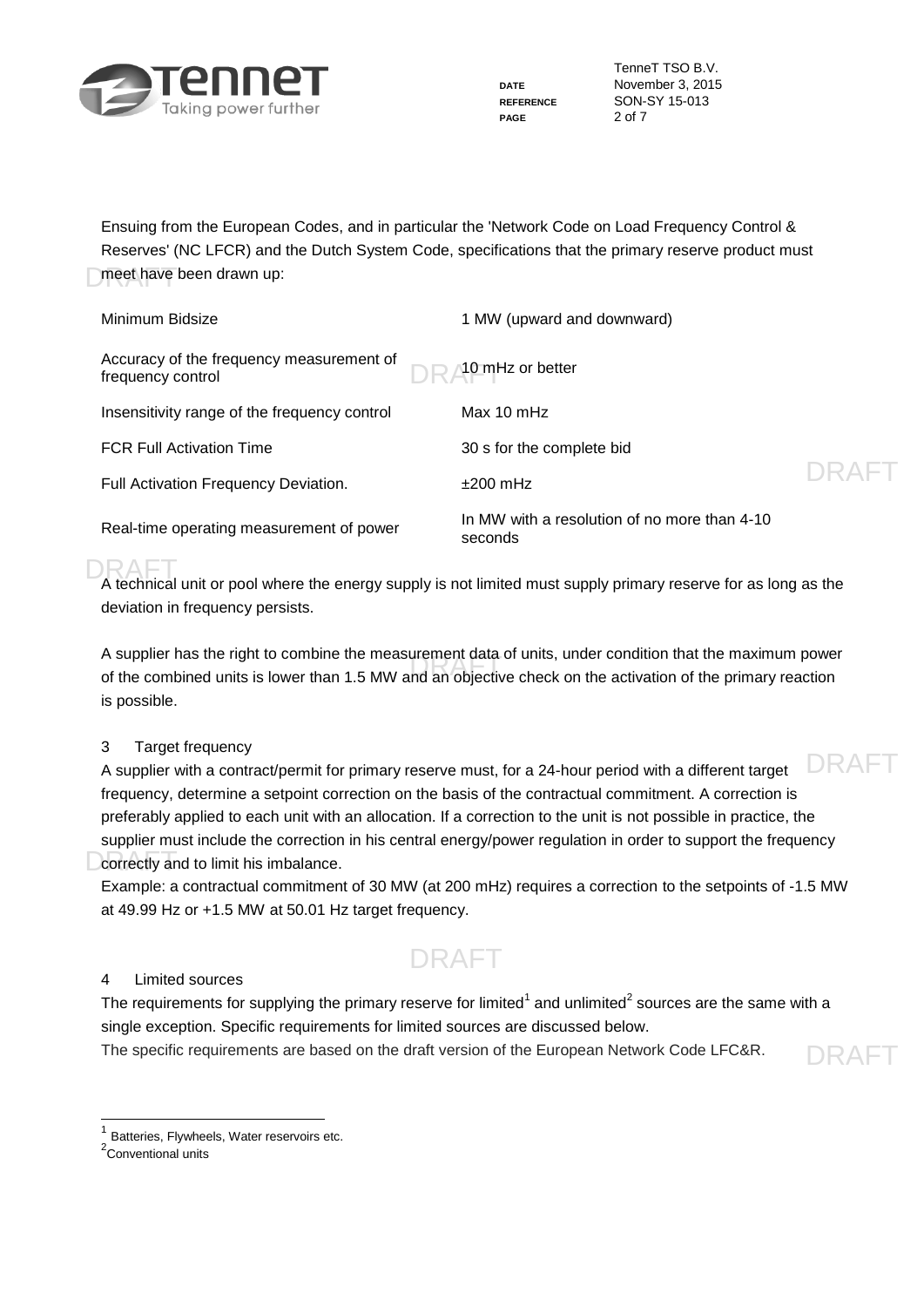

**PAGE** 3 of 7

TenneT TSO B.V. **DATE** November 3, 2015 **REFERENCE** SON-SY 15-013

#### 4.1 30-minute requirement

than 30 minutes, or to supply partial delivery for a proportionately longer period in the event of frequency Technical units or pool units with limited energy must be able - in the event of a deviation in frequency of 200 mHz - to continuously supply the full quantity of primary reserve awarded/contracted for a period of not less deviations lower than 200 mHz.

After this half hour (or proportionately longer period), the limited unit must have the energy fully available again as soon as possible, but at the most within 2 hours.

This requirement is set out in greater detail in the latest version of the Guide Line System Operations.

A unit or pool with limited energy must be in a position to provide constant support to the frequency within the "standard frequency range" $3$  (49.95-50.05 Hz).

II, in the event of a larger deviation in frequency, the "alert state" (APS +/-100 mHz for 5 min or APS +/-50<br>mHz for 15 min) is reached, a unit must be able to continuously supply the full quantity of primary reserve RAF If, in the event of a larger deviation in frequency, the "alert state" (Δf > +/-100 mHz for 5 min or Δf > +/- 50 awarded/contracted for a period of not less than 30 minutes, or to supply partial delivery for a proportionately longer period in the event of frequency deviations lower than 200 mHz.

# D<sub>4.2</sub> Battery

A battery or a pool of batteries has specific characteristics (charging limits, self-discharge, ageing, unacceptable operating conditions etc.). These must be documented and submitted with the other prequalification documents.

# DRAFT

#### 4.2.1 Charging management

maintain the frequency at an average of 50 Hz. After periods with an average frequency deviation in one  ${\sf P}\mathsf{A}\mathsf{F}$ The frequency within the synchronous system of continental Europe has a nominal setpoint of 50 Hz. Deviations from the setpoint are normal and are part of standard operation. The aim of the balancing is to direction, a temporary setpoint correction is used to restore the average to 50 Hz (see point 3 under Target Frequency).

For a battery that supplies primary reserve, this means that, despite the fact that the frequency is in the normal state, alongside a changing charging and discharging load, there is in an absolute sense a constant impact on the battery's charging process. For a battery that supplies primary reserve, this means that active charging management is necessary to facilitate constant support for the frequency within the "standard frequency range".

trequency range".<br>The charging management must be designed in such a way that, with a transition from "normal" to "alert state", full activation of the contracted primary reserve for 30 minutes is possible or for as much longer as the deviation is lower than 200 mHz. The charging management must be documented in the prequalification documents.

4.2.2 Power

 $3$  Is the "normal state"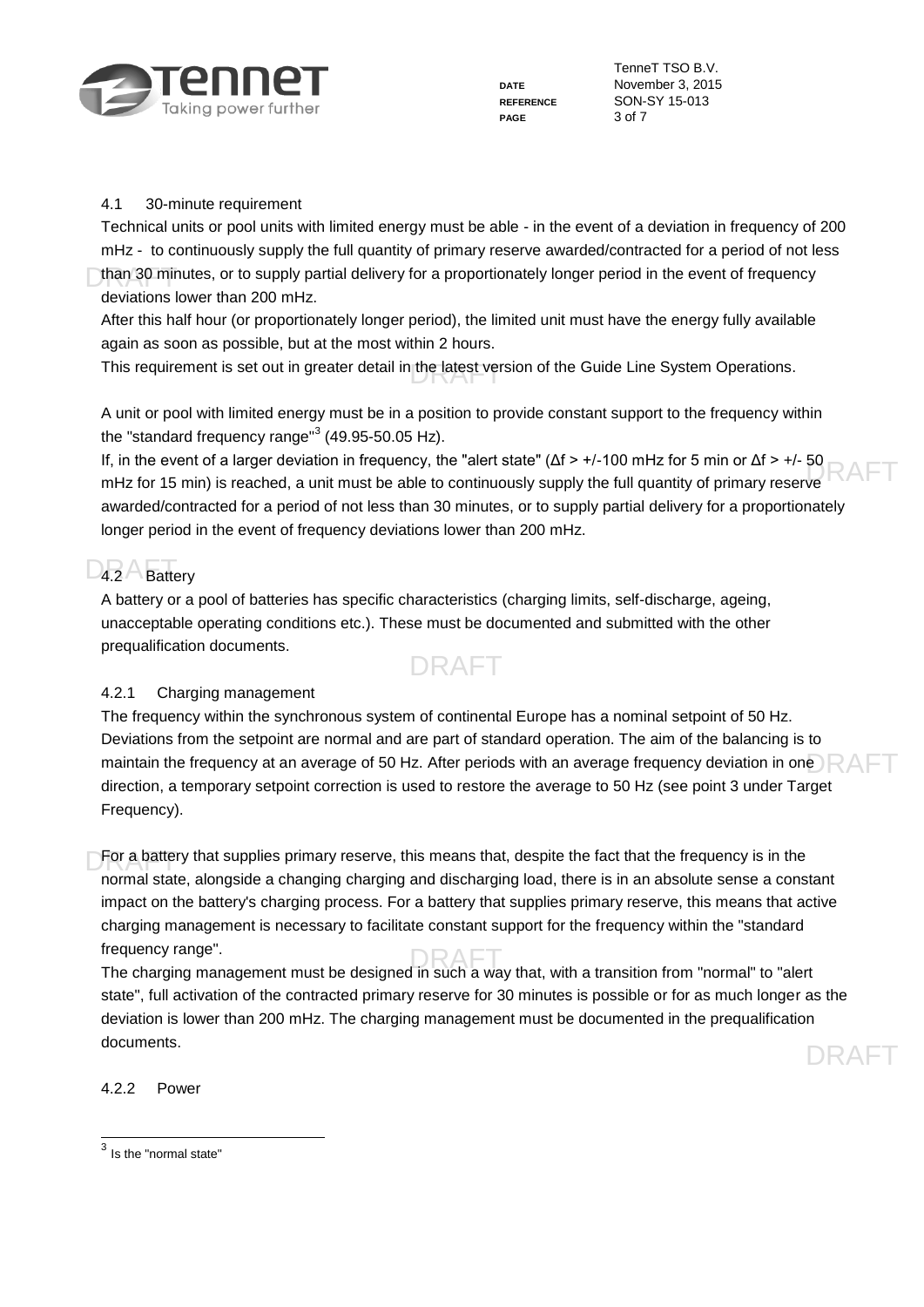

**PAGE** 4 of 7

TenneT TSO B.V. **DATE** November 3, 2015 **REFERENCE** SON-SY 15-013

The dimensioned power is related to the offered power desired. No further requirements are set here.

#### 4.2.3 Charging and discharging capacity

The charging and/or discharging capacity of the battery is related to the charging management and the energy content of the battery. No further requirements are set here.

#### 4.2.4 Energy content

The energy content of the battery is related to the power and the charging management. No further<br>requirements are est here requirements are set here.

DRAFT

DRAFT

DRAFT

DRAFT

DRAFT

DRAFT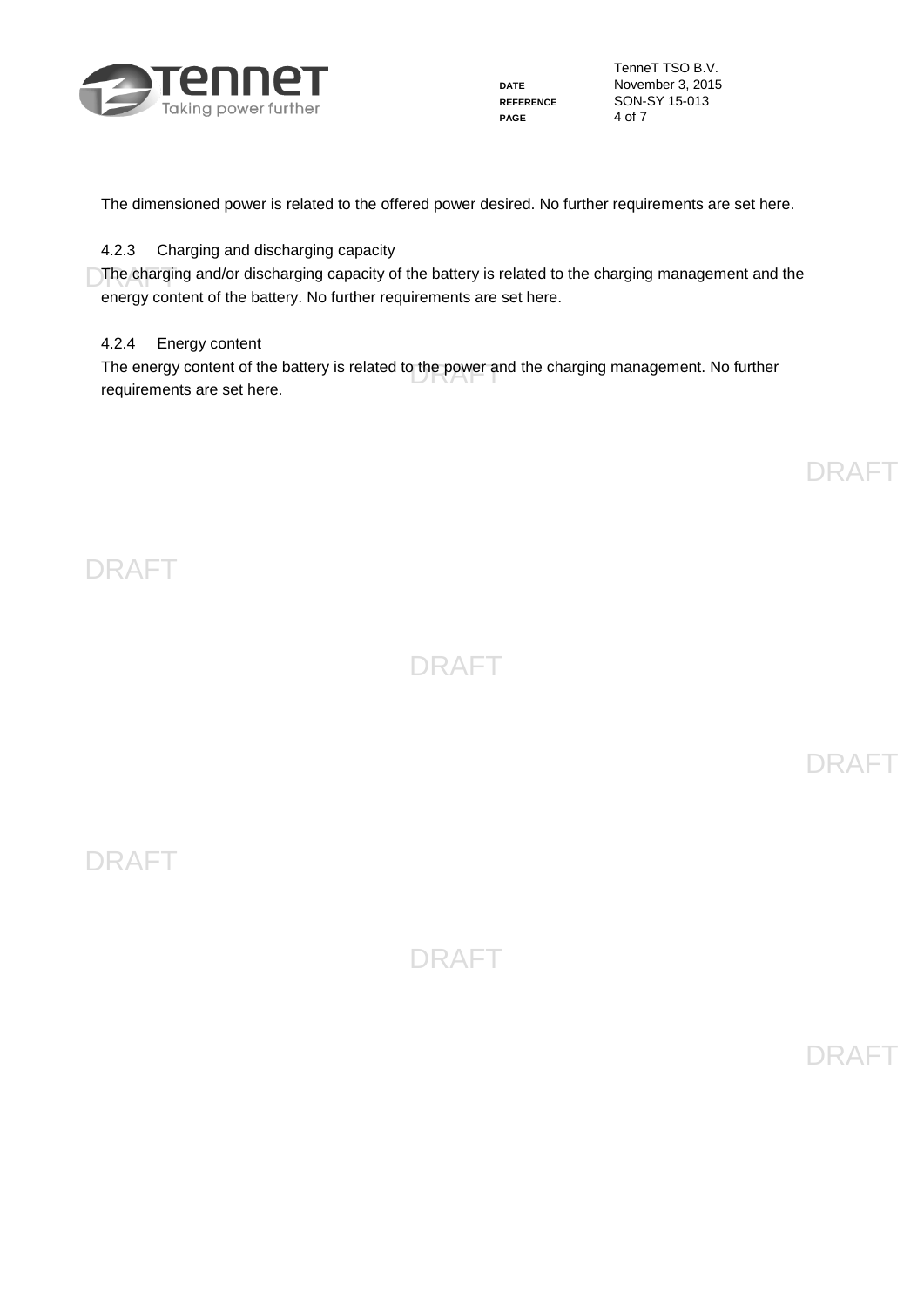

**PAGE** 5 of 7

TenneT TSO B.V. **DATE** November 3, 2015 **REFERENCE** SON-SY 15-013

ANNEX 1

### **1. Testing protocol**

# DRAFT<br>1.1 Introduction

DRAFT For a Technical unit to prequalify for the supply of Primary Reserve, it must be tested on technical requirements as described below. The prequalification tests must take place under normal operational settings of the Technical unit.

### 1.2 Simulation of frequency deviations

RAF Frequency deviations are simulated during the tests. A stepwise frequency increase and decrease of 100 mHz and 200 mHz is simulated and also an even frequency increase and decrease of 200 mHz.

### 1.3 Requirements

Decuracy of measurement of the writers: < 0.5% (of the nominal value, Class 0.1)

Time scale: 100 ms

Accuracy of the desired frequency value: < 5 mHz

The different measurements must have an unambiguous time stamp and be synchronous.

DRAFT

### 1.4 Recommendations

The measurement results are the basis of the prequalification. The Technical unit must remain connected to  $\mathsf{AFT}$ The tests are performed under the responsibility of Supplier by qualified technicians. the grid during the tests.

### 1.5 Description of tests to be performed

The tests to be performed test the power to be prequalified; the droop is set such that the expected power instead of a power setting. Apart from frequency and power, batteries should also include the charging state as a measurement: changes are realised. The tests described below must be performed. In the description of the tests, 'power' means that power that is to be prequalified. It is noted that with batteries a charging state can be agreed as a measurement:

- a) For a power setting established in consultation with TenneT<sup>4</sup> between minimum net power and maximum net power, the full power decrease must be realised within 30 seconds at a simulated frequency deviation of +200 mHz.
- b)  $\,$  For the power setting stated under a), the full power increase must be realised within 30 seconds at a  ${\sf RAFT}$ simulated frequency deviation of -200 mHz.
- c) For the power setting stated under a), half of the power decrease must be realised within 15 seconds at

 4 For batteries a certain charging state can be agreed on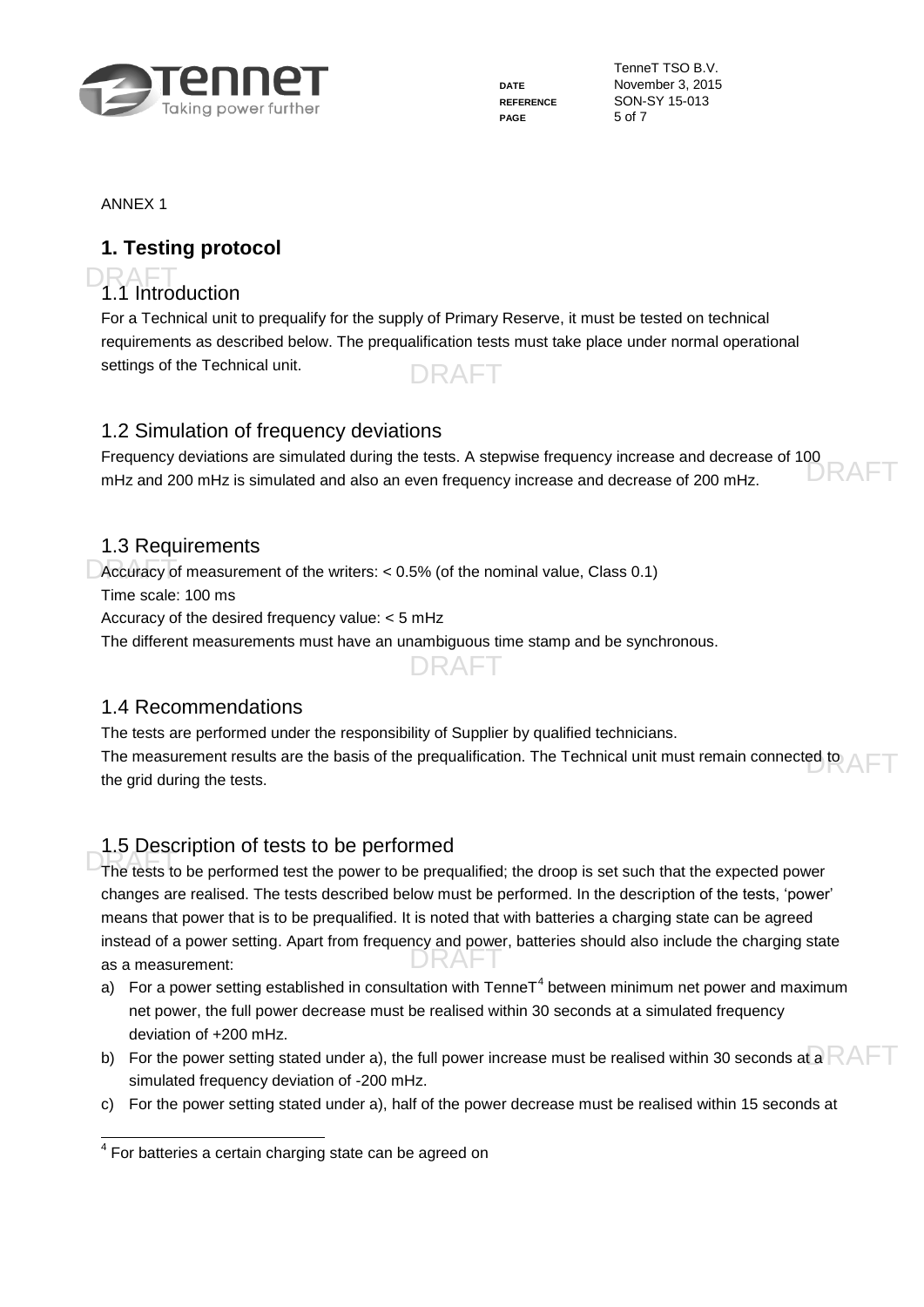

**PAGE** 6 of 7

TenneT TSO B.V. **DATE** November 3, 2015 **REFERENCE** SON-SY 15-013

a simulated frequency deviation of +100 mHz.

- d) For the power setting stated under a), half of the power increase must be realised within 15 seconds at a simulated frequency deviation of -100 mHz.
- e) For the power setting stated under a), an evenly progressing power decrease of the full power must be realised in 2 minutes at a simulated evenly increasing frequency deviation of 0 mHz to +200 mHz. The power decrease must have an even course and be fully realised within 2.5 minutes (max. 30 seconds lag on simulated frequency change).
	- f) For the power setting stated under a), an evenly progressing power increase to the full power must be<br>realized in 2 minutes at a simulated avantual accessing frequency deviation of 0 mHz to 200 mHz. The realised in 2 minutes at a simulated evenly decreasing frequency deviation of 0 mHz to -200 mHz. The power increase must have a linear course and be fully realised within 2.5 minutes (max. 30 seconds lag on simulated frequency change).
	- The adjusted power achieved during the test must be delivered for at least 30 minutes.<br>It must be noted that a certain droop value belongs to a particular percentage of the rated power which g) The adjusted power achieved during the test must be delivered for at least 30 minutes. will be prequalified.
	- h) Once the above tests have been satisfactorily completed, the technical unit should track the frequency for 8 hours and submit the corresponding measurement strips. These last test results are needed to be

DR able to pass judgment on the quality that the unit supplies to the frequency support.

#### 1.6 Reporting and evaluation

In order to fulfil the prequalification requirement, Supplier must provide the results of the tests. This concerns at least:

- Measurement protocol including the relevant measurement results
- Test structure, precise specification of the measurement points
- Test time, list of tests performed
- Description of the way the tests have been done
- Persons involved in the test (including the contact person for the test)

DRAFT The results are checked by TenneT, or by an independent third party appointed by TenneT.